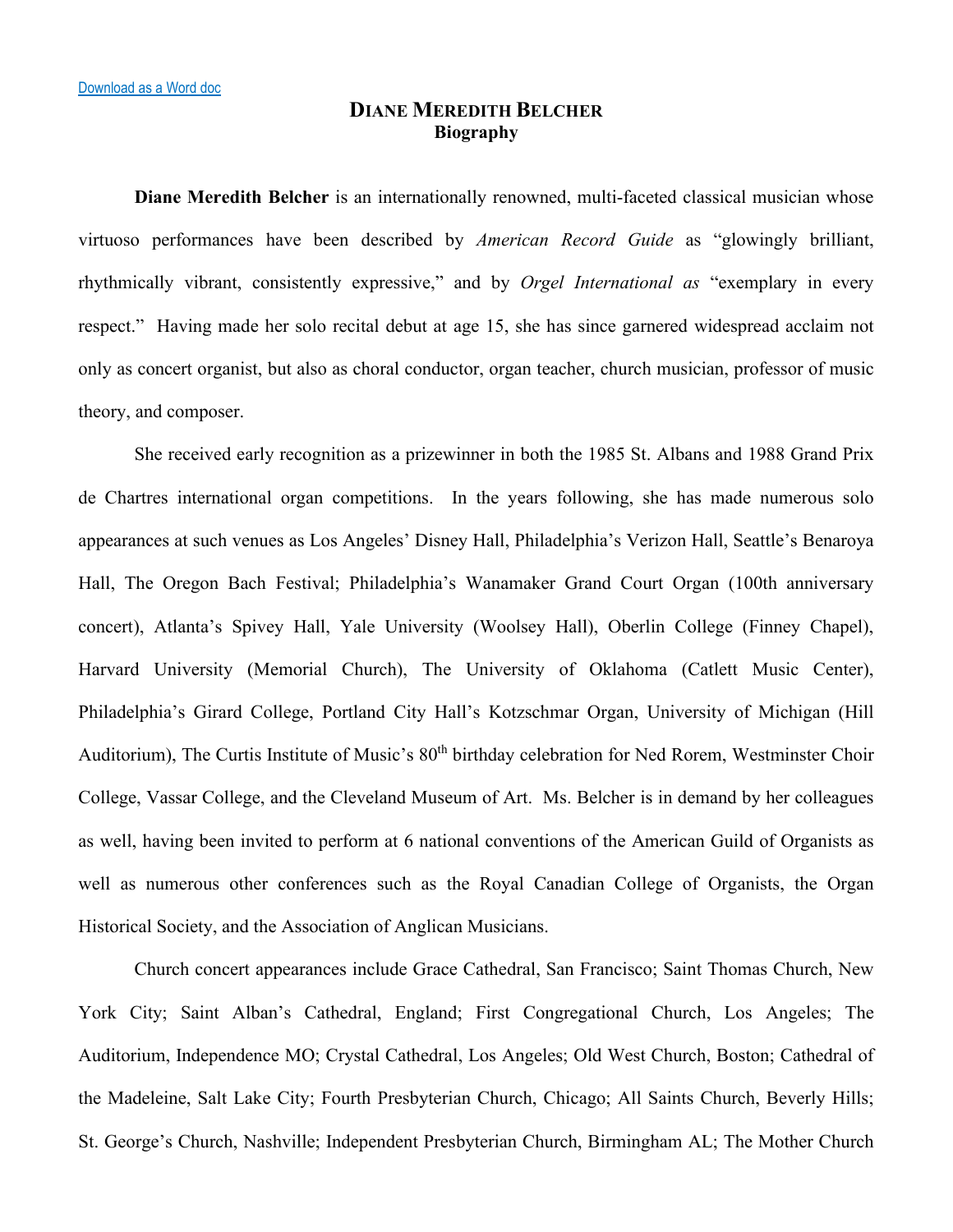(First Church of Christ, Scientist), Boston; First Congregational Church, Columbus OH; Hennepin Avenue United Methodist Church, Minneapolis; Church of Ascension & St. Agnes, Washington DC; Pro-Cathedral of St. Stephens, Wilkes-Barre; First Presbyterian Church, Philadelphia; Christ United Methodist Church, Greensboro NC; Asylum Hill Congregational Church, Hartford; Grace Church, Newark NJ; Christ Church, Little Rock; First Methodist Church, Orlando FL; Christ Church, Pensacola; Asbury United Methodist Church, Rochester NY; Grace Church, Utica; St. Mary's Cathedral, Memphis; Trinity Lutheran Church, Akron; St. David's Church, Radnor PA; Cathedral of the Immaculate Conception, Syracuse; West Point Cadet Chapel, and numerous others.

She has appeared regularly in duo-recital with such musicians as trombonist Joseph Alessi of the New York Philharmonic, trumpeter Rob Roy McGregor of the Los Angeles Philharmonic, and as soloist with numerous orchestras including the Philadelphia, Hatfield (England), Jacksonville, Syracuse, Memphis, Wichita, Columbus (Georgia), and Curtis Symphony orchestras. As a collaborative musician, she has worked with such ensembles as Cambridge Concentus, the Buxtehude Consort, Chamber Orchestra of Philadelphia, Westminster Symphonic Choir, Choral Arts Philadelphia, Cincinnati Fusion Ensemble, Memphis Vocal Arts Ensemble, the Memphis Boychoir & Chamber Choir, Syracuse Symphony, Syracuse Opera, and Syracuse Oratorio Society. Among her several recordings is the premiere of the Claremont, California's Glatter-Götz/ Rosales organ, which won the 2000 Golden Ear Award from *Absolute Sound*. Many of her live performances, recordings, and interviews have been broadcast on radio and television, including Public Radio International's *PIPEDREAMS*. She is featured on several recordings with the Memphis Boychoir and Chamber Choir; her most recent solo album is a double-CD, with two video recordings featured on YouTube. A recording with New York Philharmonic principal trombonist Joseph Alessi is scheduled for release in 2020.

Previous positions include The Evangelical Lutheran Church of the Holy Trinity, New York City, Dartmouth College, St. Thomas Episcopal Church, Hanover NH, The University of Pennsylvania; Saint Mark's Episcopal Church, Philadelphia; Westminster Choir College; The University of Memphis; Christ